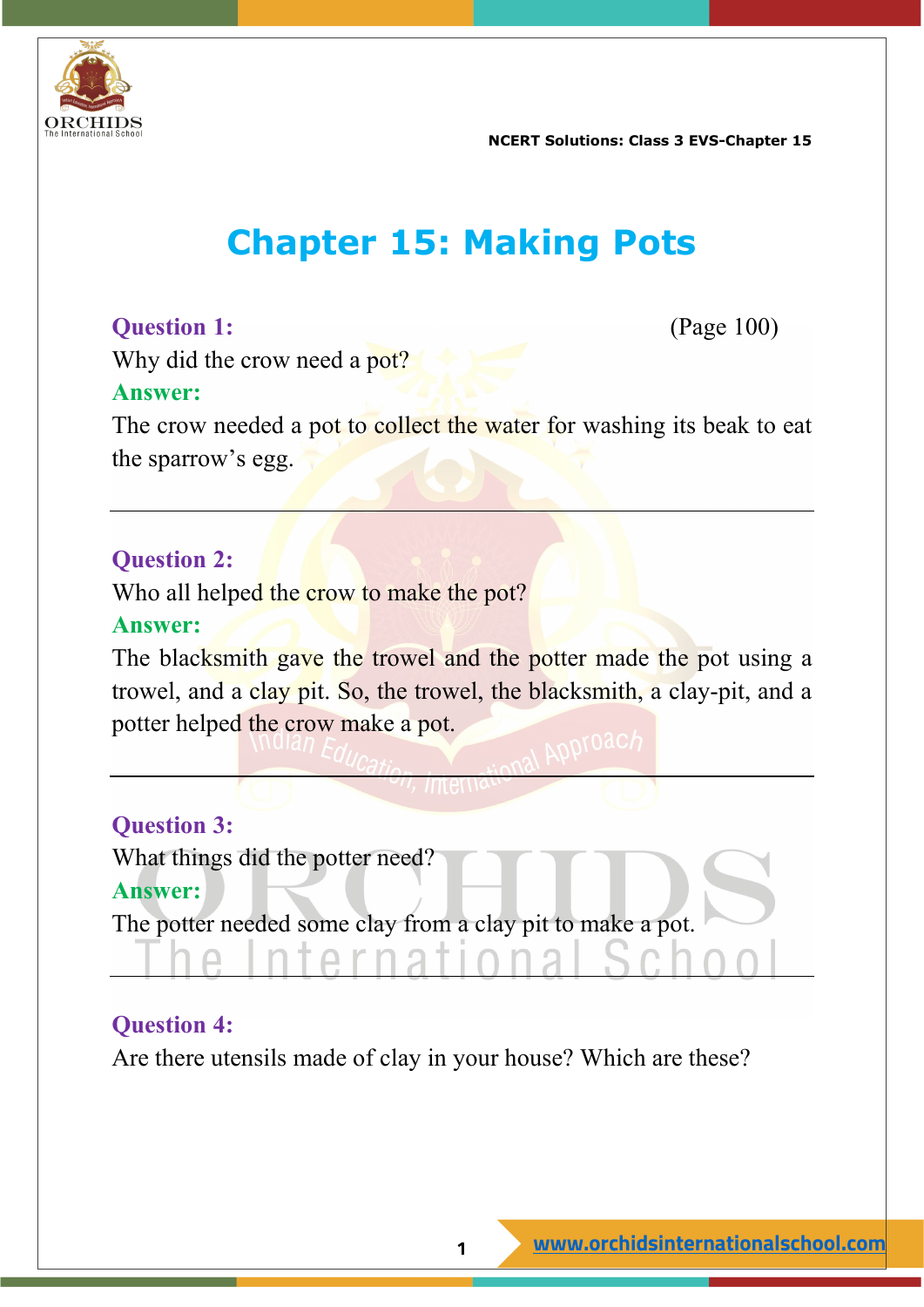

#### **Answer:**

Yes, we have a clay pot in our house that we use to keep curd. We also have a clay *matka* for storing water.

*[Students should mention their experience based on the above lines.]*

# **Question 5:**

If someone gives you clay, will you be able make some utensils from it?

## **Answer:**

It will be tough for me to make some utensils from clay as it requires high skill and knowledge.

*[Students should mention their experience based on the above lines.]*



# **Question 1:**

What will happen if you store water in these pots overnight?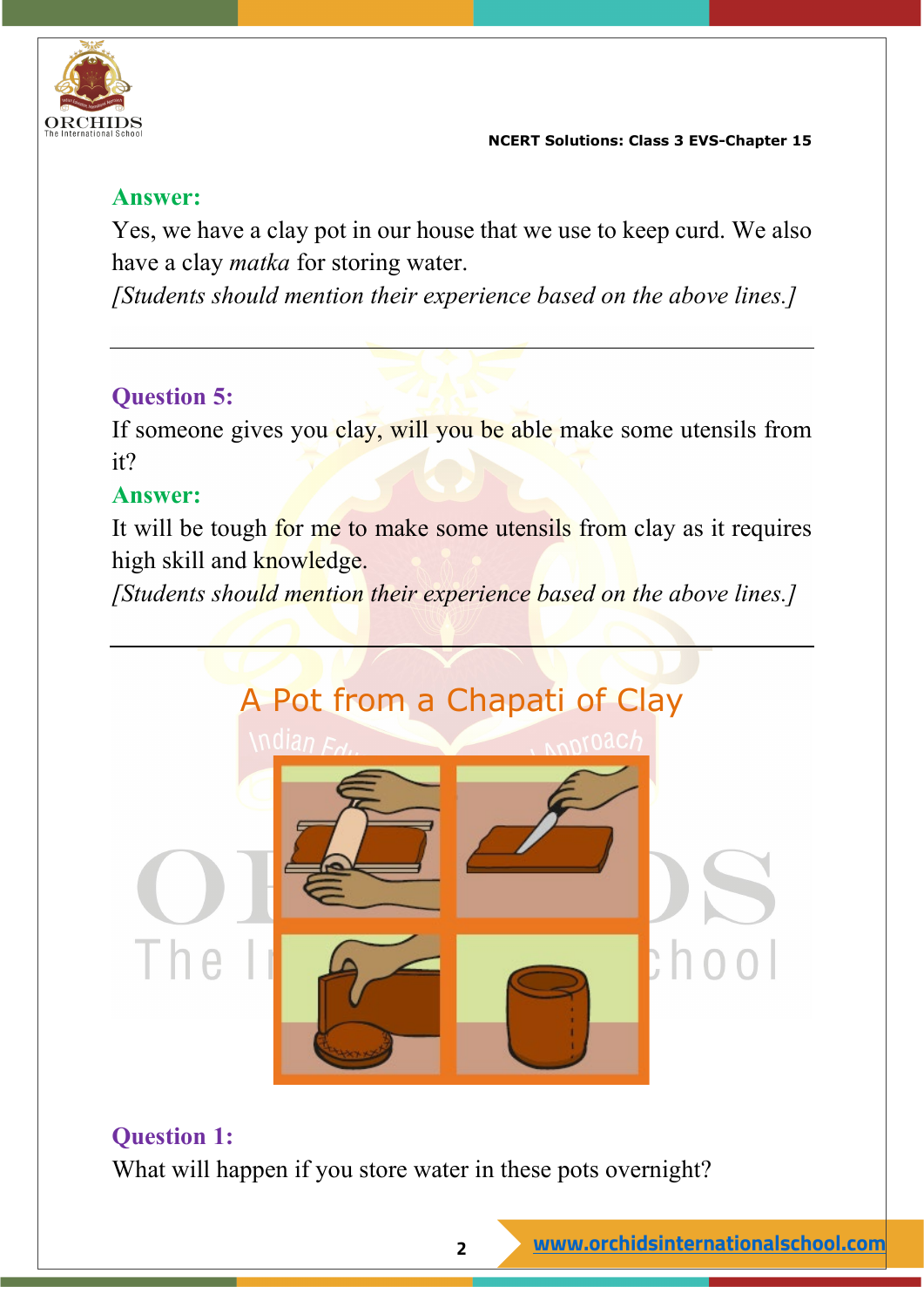

#### **Answer:**

If I store water in such pots overnight, then there is a high chance that the pot will start leaking because the clay will not be hard enough to hold the water, and finally, the pot will break.

# **Question 2:**

We often keep water in a clay pot at home or in the school. Why do these pots not get spoilt by the water?

#### **Answer:**

The clay pots at our school or home are hardened or baked in a kiln (*bhatti*). Therefore, water does not leak from these pots, and the pots do not get spoilt.

## **Question 3:**

Have you ever seen bricks or pots being baked in a kiln?

## **Answer:**

Yes, I have seen a kiln where they bake bricks in my uncle's village. *[Students should mention their experience based on the above lines.]*

# **Question 4:** (Page 102)

In the olden days, when people did not have any pots, what did those people do?

#### **Answer:**

When people did not know how to make pots, they may have used coconut shells, pumpkin shells, watermelon shells, big leaves of banana, etc., for storing water.